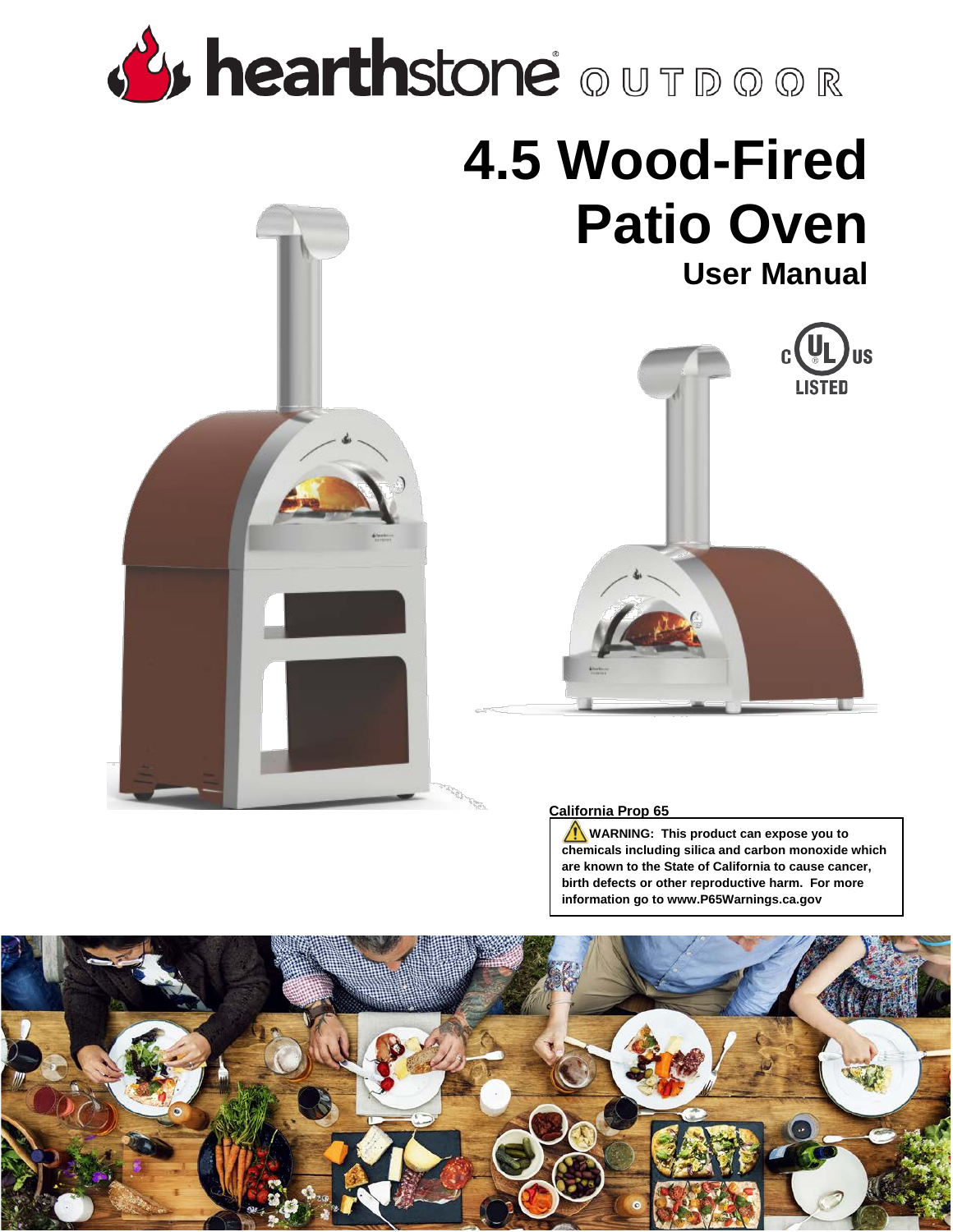## **SAFETY WARNINGS**

THIS OVEN MAY CAUSE FIRES IF IT IS NOT PROPERLY USED AND INSTALLED; TO REDUCE THE RISK, FOLLOW THE INSTRUCTIONS AND USE MATERIALS SPECIFICALLY DESIGNED FOR HIGH TEMPERATURES.

- Remove the protective film from all surfaces, to facilitate removal use hot air (e.g. Hair dryer)
- Alfa Living stainless steel ready-to-use ovens, despite including insulating material between the two layers of steel, can become hot on the outside.
- For safety reasons, keep the oven out of the reach of children and pets.
- Safety must be the first priority: when the oven is in operation ensure that no other fuel is close to it.
- Make sure that the oven is positioned away from objects and materials that may be damaged by heat and sparks. Do not place flammable materials in the area of the floor in front of the oven, protect the floor with a suitable material if it is made of flammable material.
- Do not move the oven during use.
- Position the oven on a flat surface and away from strong winds.
- Sparks may be ejected from the mouth at the bottom of the oven; do not place flammable liquids near this outlet.
- Do not use the oven if it is not working properly or you suspect a fault.
- Do not lean on or rest objects on the oven, this may compromise its stability.
- Operate the oven door by gripping the handles.
- Avoid excessive fires that reach out of the mouth of the oven.
- Do not turn the oven off by throwing water inside.
- Do not throw logs into the oven but place them carefully.
- Do not use flammable liquids near the oven.
- Do not lean over the oven when lighting. Keep your face and body at least 50 cm / 19,6 inches far from the oven door.
- Do not make any unauthorized modifications to the unit.
- The appliance installation must guarantee easy access for cleaning the appliance itself, discharge gas pipe and flue
- Install the oven on floors with adequate load capacity. If the existing construction does not meet this requirement, appropriate measures (eg. Plate load distribution) have to be taken.
- All local regulations, including those referring to national and European standards must be respected in the installation of the device.
- Do not use the appliance as an incinerator or for any purpose other than that for which it was conceived.
- The appliance, especially the external surfaces, when in operation reaches high temperatures to the touch; handle with care to avoid burns.

### **GENERAL WARNINGS**

#### PLEASE READ THE FOLLOWING INFORMATION FOR PROPER INSTALLATION AND OPTIMUM PERFORMANCE OF THE OVEN.

- The identification plate, with technical data, lot number and brand name is visibly applied to the device. The label must not be removed.
- Before putting the unit into operation, it is mandatory to remove all protective laser films present.
- Never use steel sponges or sharp scrapers, its will damage the surfaces. Use ordinary non-abrasive products, use, if necessary, wood or plastic tools. Rinse thoroughly and dry with a soft cloth or microfiber cloth.
- Do not use dishes or containers made of plastic material. The high temperatures inside the oven could melt the plastic, damaging the appliance.
- Do not use sealed tins or containers in the appliance. During cooking Overpressure may occur inside the containers creating danger of bursting.

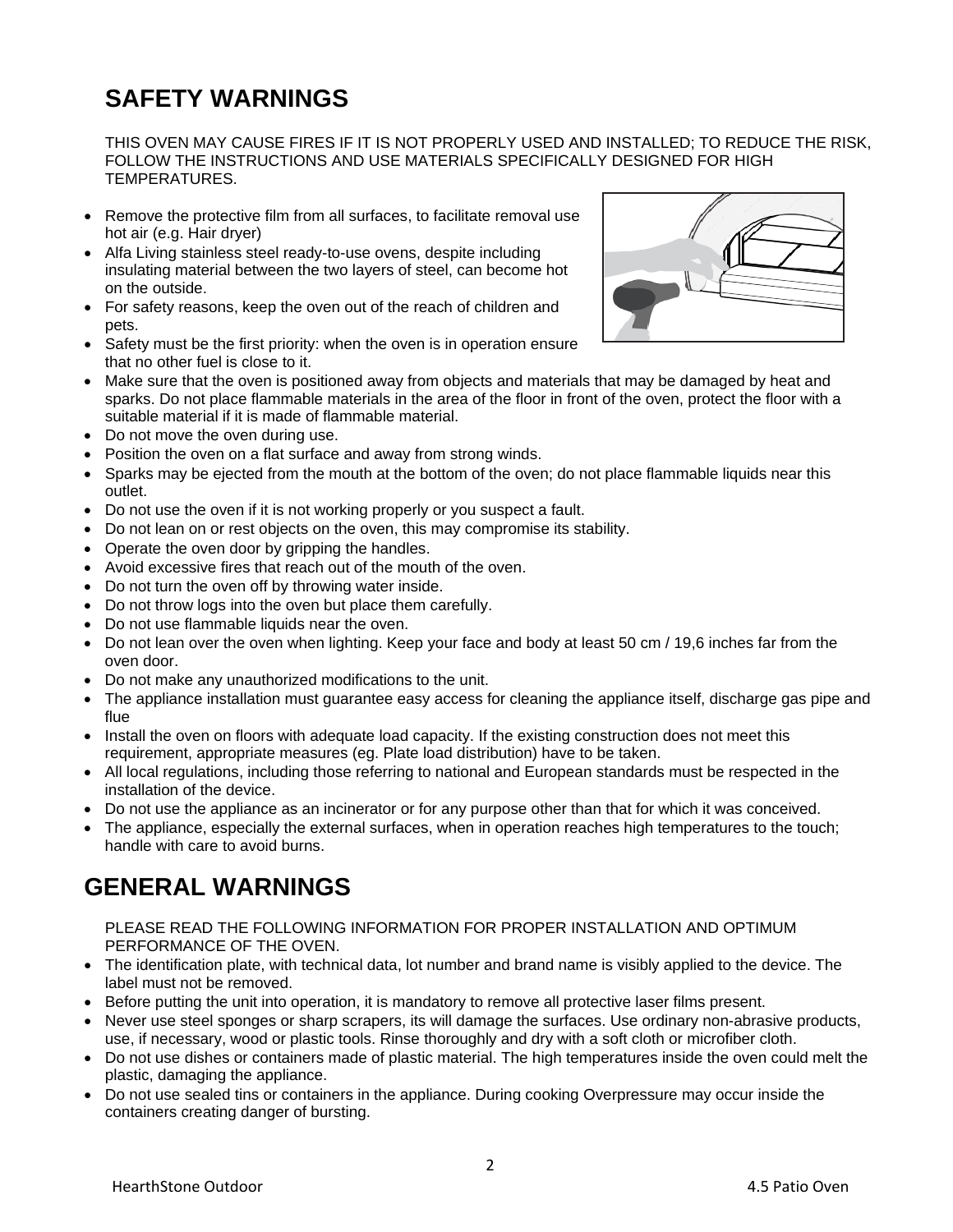- Do not leave the appliance unattended during cooking that can free fats or oils. Fats and oils may cause fire.
- Use tools and utensils that are resistant to high temperatures.
- Due to the temperature, the color of the surfaces may vary.
- Do not paint or apply objects to the oven.
- Do not use any fuel other than wood.

## **SPECIFICATIONS**

| Weight             | 408 lbs           | Max oven temperature     | 752°F                   |
|--------------------|-------------------|--------------------------|-------------------------|
| Oven floor area    | 4.52 $ft^2$       | Type of refractory       | Alumina silicate bricks |
| Oven floor dim.    | $28 \times 24$ in | Recommended fuel         | Max 1.9 In diam. logs   |
| Heating time (min) | 25                | Average fuel consumption | 8.8 Lbs/h               |



#### **COUNTERTOP**

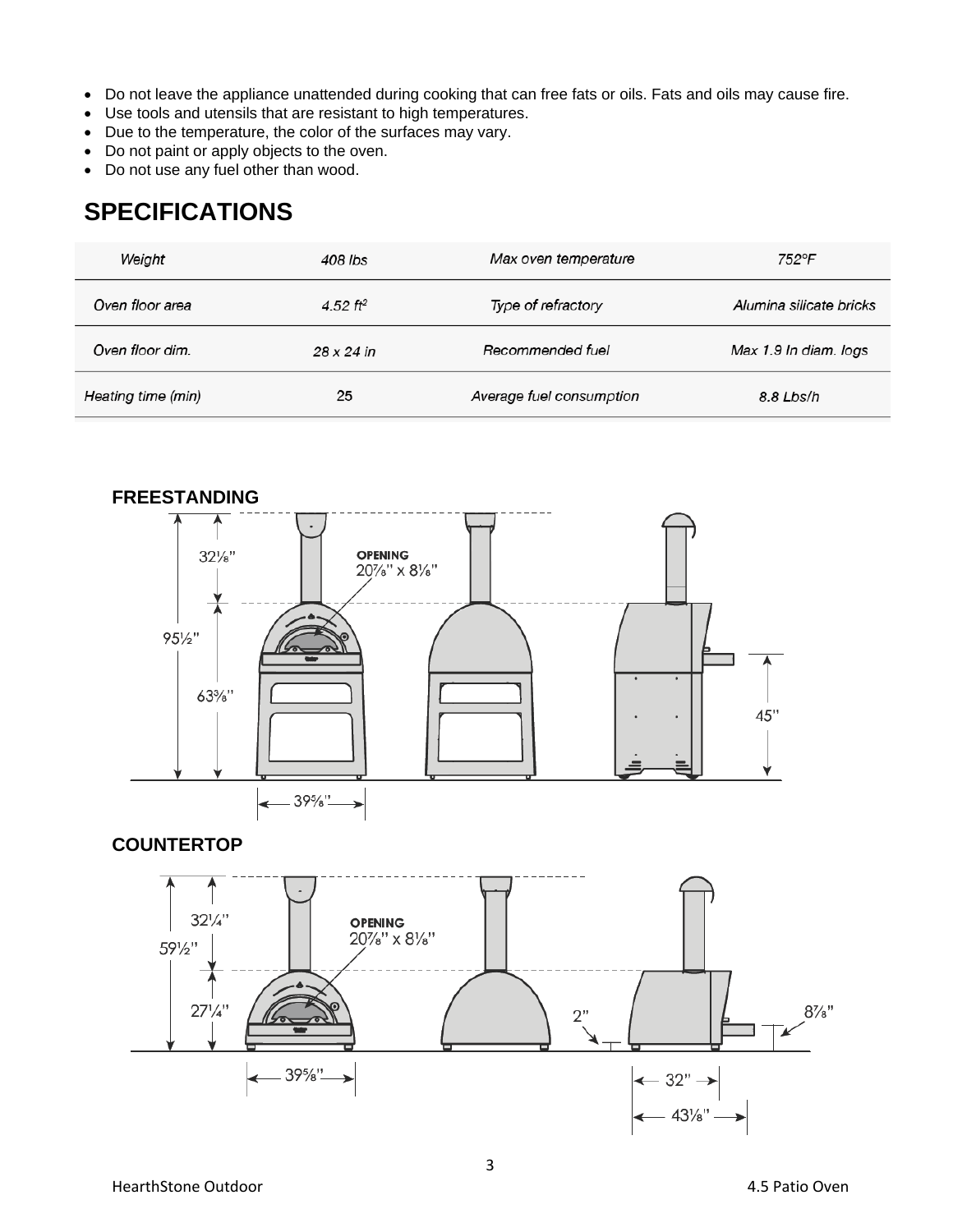#### **CLEARANCES**

Allow a minimum of 8 in. clearance to combustible materials to the back and side of the oven.\*



\*Always refer to the local authority having jurisdiction in your area for the specific requirements for your product.

## **REPLACEMENT PARTS LIST:**

|    | <b>DESCRIPTION</b> |                                              | QU           | <b>PICTURE</b>    |
|----|--------------------|----------------------------------------------|--------------|-------------------|
| a  | 5700-180           | CHIMNEY: CAP, OPO 4.5/5.8                    | 1            |                   |
| b  | 5700-750           | <b>CHIMNEY: FLUE, 180X750MM, OPO 4.5/5.8</b> | 1            | $\mathbf{a}$      |
| C  | 5145-0100          | <b>FACEPLATE: ARCHED, OPO 4.5</b>            | 1            | $\mathbf{b}$      |
| d  | 5145-0500          | <b>FIREBOX: CHAMBER, OPO 4.5</b>             | 1            |                   |
| е  | 7200-534           | <b>THERMOMETER: OVEN OPO 4.5/5.8</b>         | $\mathbf{1}$ |                   |
| f  | 5145-0800          | DOOR: FRONT, OPO 4.5                         | 1            | $\mathbf{c}$      |
| g  | 5145-0700          | SILL: FRONT, OPO 4.5                         | 1            | $\mathbf d$       |
| h  | 902-0024           | TOOL RACK: FOR 4 PC. PEEL SET, OPO           | $\mathbf{1}$ | $\mathbf{e}$      |
| i. | 5145-0215          | <b>BASE FRONT: STAINLESS STEEL, OPO 4.5</b>  | 1            | $\mathbf{f}$      |
| İ  | 4700-1030          | <b>CASTER: FIXED, PATIO OVENS</b>            | $\mathbf{2}$ | 俪                 |
| k  | 5145-0673          | SHELL: EXTERNAL, COPPER, OPO 4.5             | 1            | $\boldsymbol{g}$  |
| ı. | 1-0000-031         | REFRACTORY: BRICK, 20X30X2.7CM, OPO          | 14           | $\mathsf{h}$<br>n |
| m  | 4700-1020          | <b>LEVELING FOOT: PATIO OVENS</b>            | 4            |                   |
| n  | 5145-0373          | <b>BASE: COPPER, OPO 4.5</b>                 | 1            | $\mathbf{o}$      |
| O  | 4700-1032          | <b>CASTER: SWIVEL, PATIO OVENS</b>           | 2            |                   |
|    |                    |                                              |              |                   |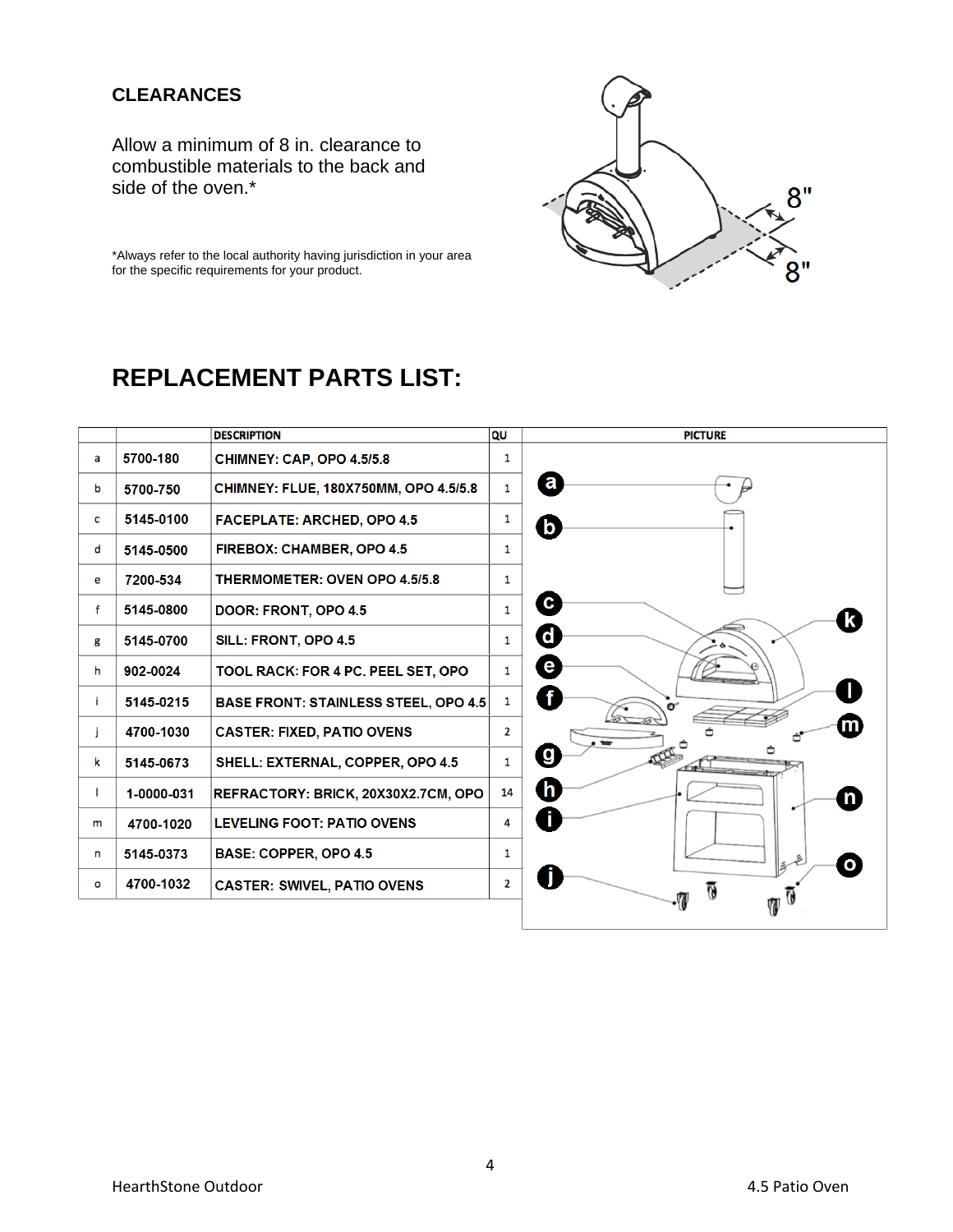## **RECOMMENDATIONS FOR USE**

Follow these simple steps to get the most out of your HearthStone Outdoor oven.

#### **LIGHTING**

- 1. Make a small pile of wood in the center of the oven with small pieces of dry wood.
- 2. When the wood is well-lit, add two larger logs and move the fire to one side.
- 3. After a few minutes of continuous burning, never excessive, the temperature of 250°C/482°F will be reached, burning to a dark soot. This is the moment the oven is ready to be used.



#### CAUTION:

The oven should be fed frequently with small cut firewood, at most 18 lbs. /h. Overloading should be avoided and does not allow good baking results.

#### **TURNING OFF**

- 1. To turn the oven off, stop adding fuel and close the oven door.
- 2. Allow the fire to completely burn down to ash.
- 3. After all active fire has burned down and the coals are not visibly glowing, wait an additional 30 minutes before removing the ashes and placing them in a non-combustible container with a tight fitting lid.

#### **DIFFERENT TYPES OF WOOD**

- Use small sized wood pieces that are very dry, above all for lighting.
- Each wood type provides a fragrance to food in a different way, for example wood from fruit trees is used to give food a more appetizing aroma similarly, maple, walnut and chestnut go well for other foods like meat.
- Treated wood, resin or scrap wood are strictly excluded.
- Wet or damp wood can pop due to the increased volume of water. This will produce a lot of smoke and less heat.

#### **THERMOMETER**

• The thermometer detects the temperature at a point inside the oven. The value detected by the is therefore indicative of oven temperature. With experience, it will be easy to better assess when the oven is ready for various types of cooking. You will acquire, therefore, complete control of the oven and you will become very adept at choosing the cooking temperature.

#### **OVEN DOOR**

- The door is very effective at adjusting heat intensity: by closing and opening it the temperature may be better managed.
- If the fire is too high and comes out from the oven mouth, use the door to adjust the flame.

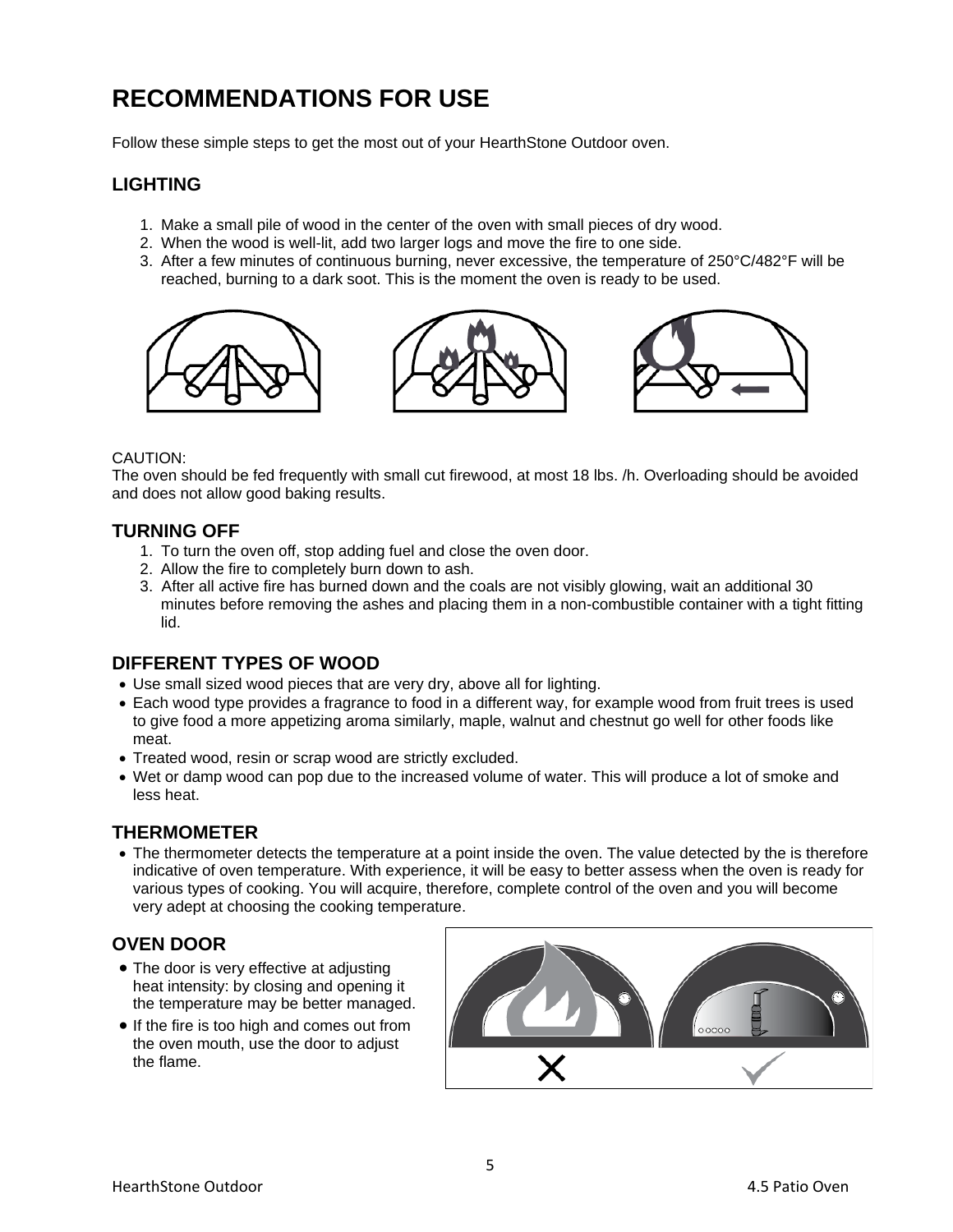#### **COOKING**

- Always preheat the oven before cooking; heat for 15 minutes, or until the thermometer reaches 350-400°C / 660-750°F; once the temperature has been reached, wait a few minutes for it to stabilise to ensure that the oven floor warms up properly.
- Calculate longer cooking time for cold or ventilated days or high altitudes. Calculate a shorter cooking time if the external temperature is particularly high.
- Cooking times vary according to weather conditions or the amount, dimensions and shape of the food to be cooked.



#### **ADVICE FOR COOKING PIZZA**

Wait for around 20 minutes after lighting the oven with a high quantity of wood to reach the optimum temperature for cooking an excellent Neapolitan pizza (with an increased level of moisture):

- Air temperature of 400°C/750°F.
- Refractory floor temperature of 350°C/660°F.

Once the optimal temperature is reached, it is sufficient to add a few small sized wooden logs every 3-5 minutes with a vivid flame. The oven will maintain a constant temperature and you can begin inserting the pizzas one after another.

- Check that there is no build-up of grease, and, if present, remove to prevent the grease from catching fire
- During cooking do not lean over the open oven and do not place hands or fingers on the front edge of the oven.
- During cooking the oven will have high temperatures; therefore, it should never be moved or left unattended.

#### **MAINTENANCE**

- For proper maintenance of the oven, make sure before you turn it on that the chimney flue is free from any objects and that ash from previous cooking has been removed.
- Remove the embers when the ash has extinguished.
- The oven can be used all year round; in the winter, heat the oven with a smaller fire to avoid thermal shock due to the humidity.
- It is recommended regular maintenance by a qualified technician.

#### **CLEANING**

- When the fire has gone out and the oven is not hot enough, collect the ashes left over from previous cooking with a metallic brush and a pan.
- Clean the oven floor (when the oven is cold) with a brush and gently wipe the oven floor with a damp cloth.
- Use a damp cloth to clean the external sheet.
- Apply a light coat of Vaseline to make the metal shine.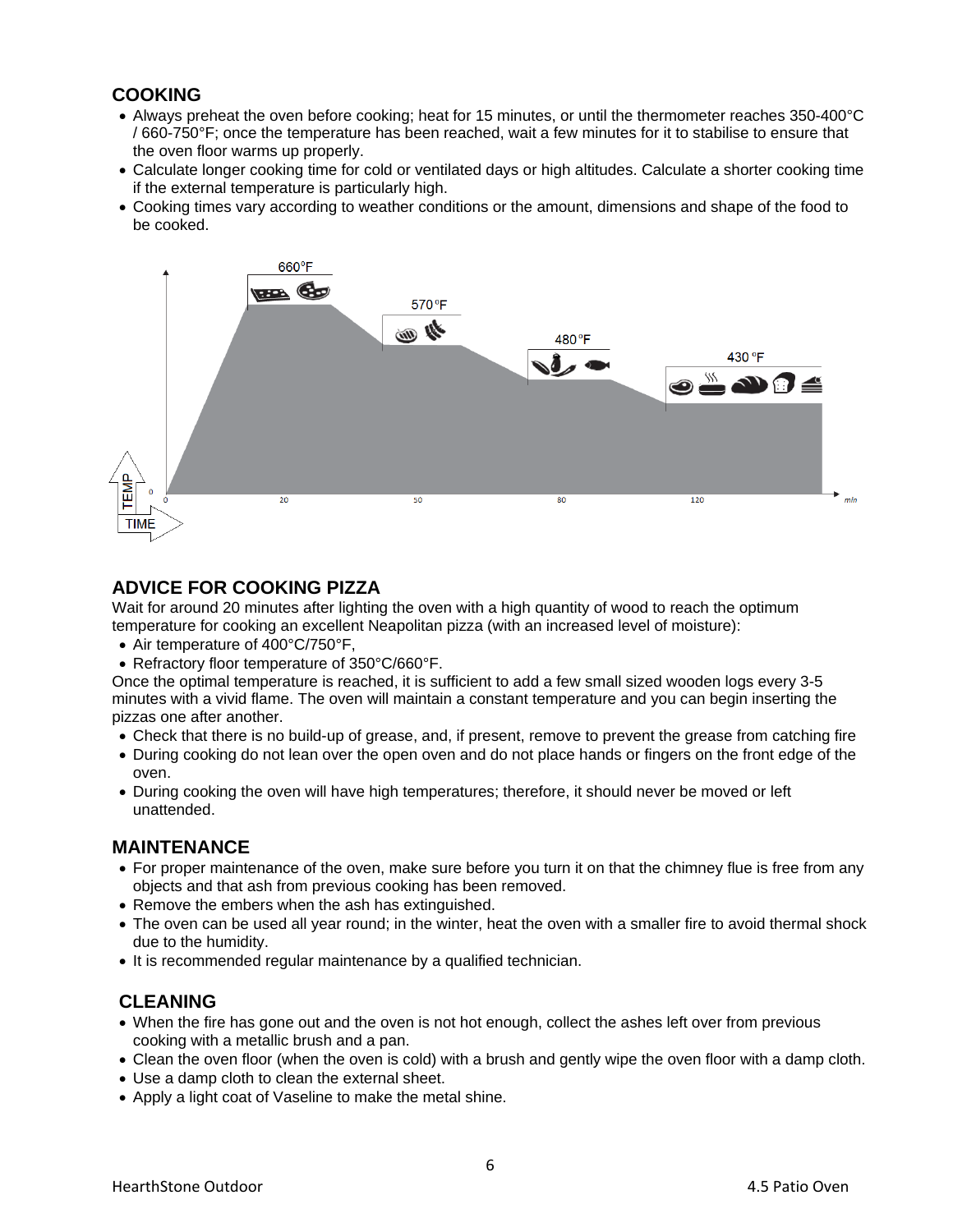- Remove and clean the chimney flue once a year; animals may nest there and/or ash may block the passage of smoke.
- There is no problem if the oven gets dirty with food residue! The high temperature and flames incinerate these residues.
- If traces of rust begin to appear, clean with a polishing brush and apply a thin coat of Vaseline.
- To sanitize, clean and heat the cooking floor before cooking, sprinkle the inside of the oven with hot embers all over the oven floor and leave for a few minutes.
- Do not use chemical products to clean the oven.
- Do not clean the product when it is in use.
- If the oven is exposed in a sea side, in order to prevent corrosion and fouling, it is recommended to frequently clean the oven with fresh water.

## **TROUBLESHOOTING**

#### **IF THE OVEN PRODUCES SMOKE**

- Check that the wood is not too moist and the embers are not unburned.
- Make sure that you have started a fire with vivid flames, gradual but steady, in order to avoid incomplete combustion.
- If the oven is installed indoors, check the chimney flue and any air inlets in the room.
- It is recommended to close the oven door.

#### **IF THE OVEN DOES NOT HEAT**

- Check that the fire is on one side of the oven and not near the mouth.
- Fire with vivid flames for 20 minutes.
- Do not amass the wood over the embers.
- Gradually add the wood to the fire.

#### **IF THE OVEN COOLS DOWN QUICKLY**

- Check that no moisture or water has infiltrated the oven.
- It may be lit for the first time or after a long idle period.
- Avoid sudden short fires that do not warm the bottom of the oven.

#### **IF THE FLAMES COME OUT OF THE MOUTH OR CHIMNEY CAP**

• Avoid excessive fires and immediately dampen the flames that reach out of the oven by resting the door over the mouth of the oven, leaving a gap of 2 or 3 cm.

#### **IF THE OVEN DOESN'T COOK AS YOU WOULD LIKE**

- Ensure the oven is at the right temperature.
- Ensure the oven maintains the desired temperature for the duration of the cooking time; use the counter to adjust the heat intensity as well as the flame adjuster: open and close it to raise or lower the temperature as necessary.
- Contact us directly for expert advice on the web site www.hearthstoneoutdoor.com.

HearthStone Outdoor is not responsible for veins, cracks, hairline cracks of the floor as they are an intrinsic characteristic of the material.